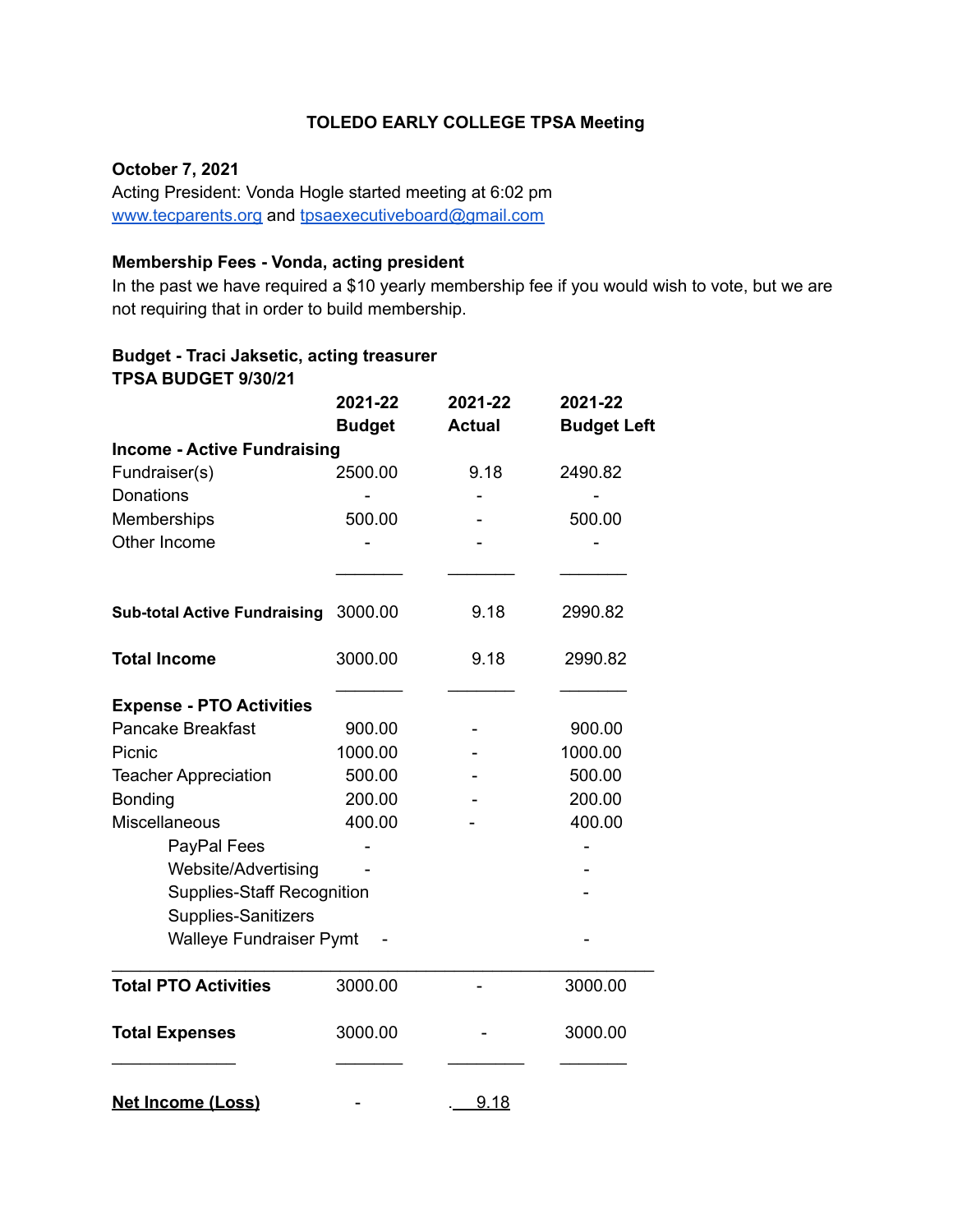**We will want to establish a new, up-to-date budget for the coming school year.**

| <b>Treasurer's Financial Report</b><br>Month Ending: September 30, 2021 |                                             |           |    |                              |  |  |
|-------------------------------------------------------------------------|---------------------------------------------|-----------|----|------------------------------|--|--|
| <b>BEGINNING BALANCE:</b>                                               |                                             |           |    | \$3496.35                    |  |  |
|                                                                         | Checking                                    | \$3496.35 |    |                              |  |  |
|                                                                         | Cash                                        | \$        |    |                              |  |  |
| <b>INCOME</b>                                                           | Paid Memberships                            |           | \$ | $\qquad \qquad \blacksquare$ |  |  |
|                                                                         | Fundraiser                                  |           | \$ |                              |  |  |
|                                                                         | <b>Donations</b>                            |           | \$ |                              |  |  |
|                                                                         | <b>Other Deposits</b>                       |           | \$ |                              |  |  |
|                                                                         | <b>Total Deposits</b>                       |           | \$ |                              |  |  |
| <b>EXPENSES</b>                                                         | <b>Pancake Breakfast</b>                    |           | \$ |                              |  |  |
|                                                                         | Picnic                                      |           | \$ |                              |  |  |
|                                                                         | <b>Teacher Appreciation</b>                 |           | \$ |                              |  |  |
|                                                                         | Bonding                                     |           | \$ |                              |  |  |
|                                                                         | 501 c 3                                     |           | \$ |                              |  |  |
|                                                                         | Miscellaneous                               |           | \$ |                              |  |  |
|                                                                         | Transportation                              |           | \$ |                              |  |  |
|                                                                         | PayPal Fees                                 |           | \$ |                              |  |  |
|                                                                         | Website/Advertising (business cards TPSA)\$ |           |    |                              |  |  |
|                                                                         | Fundraiser/Walleye                          |           | \$ |                              |  |  |
|                                                                         | <b>Total Expenses</b>                       |           | \$ |                              |  |  |
| <b>ENDING BALANCE</b>                                                   |                                             |           |    | \$3496.35                    |  |  |
| <b>OUTSTANDING</b>                                                      |                                             |           | \$ |                              |  |  |

#### **Pancake Breakfast - Vonda**

For the pancake breakfast on Friday, December 17, 2021 we are doing a boxed breakfast for \$5.25 per person for 420 people. They can choose either sausage or chicken biscuit (from Chick-fil-a). We will get fresh muffins and cinnamon rolls from Jera's Heavenly Sweet on W Bancroft. They will have a choice of fruit and choice of drink (white milk, chocolate milk or OJ). We will need parent volunteers that morning to put together the boxed items. They will get food through the cafeteria line so the school will provide the fruit and drink.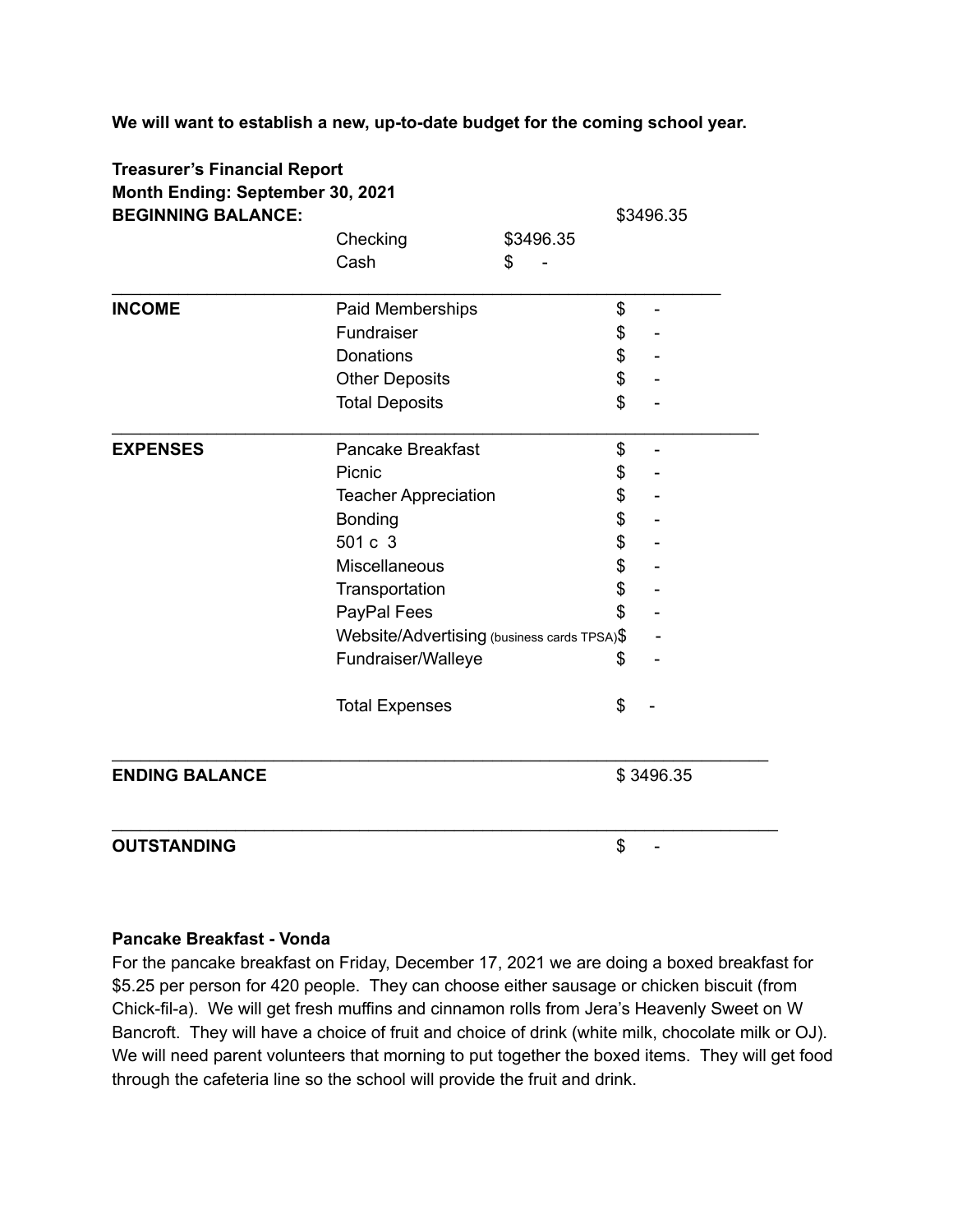### **Un-Fundraiser Fundraiser - Vonda**

Between November 4, 2021 and December 2, 2021 we will be holding a fundraiser to raise funds for the End-of-Semester breakfast. We will be distributing a flyer that shows options to help provide for 1 or more breakfasts and the easy online option to pay for it.

#### **Principal News - Mrs Cole**

Service hours are a great way to encourage families to participate in their student's school environment and help show support . Each family needs 10 hours per semester and there are many ways to get those hours.

Open house was very successful. It was great to get parents in to see the new building.

Conferences went very well. There has been over 90% participation so far.

This is our second year of being a Title I school. This helps to provide better opportunities for the students.

Tutoring is not to be used as a waiting area for students. They must be there to work. Please be sure they are picked up on time which is 5:00 pm.

#### **Tutoring Schedules**

For 7th and 8th graders Monday - Math with Mrs Mylek Tuesday - Science with Mr Welch Wednesday - Social Studies with Mrs Elder Thursday - English with Miss Coffey

● 3:45 pm - 5:00 pm For 9th and 10th graders Monday - Math with Mr Shawver & Mr Schrock Tuesday - Wednesday - Math with Mr Shawver & Mr Schrock Thursday - Math with Mrs Wamer; English with Miss Coffey

● 3:45 pm - 5:00 pm

TEC has been experiencing some student behaviors, but they are working to reacclimate the students to being in school and to what TEC expects of them. With the use of several student groups (SMARTS, TEEN PEP, etc) they are looking to do programs for the kids to help with the situation.

The parking issue at the school for meetings has been figured out and they are expecting that future TPSA meetings will be held at the school and at the later 7 pm time. You will be informed when the meetings are changed to the school.